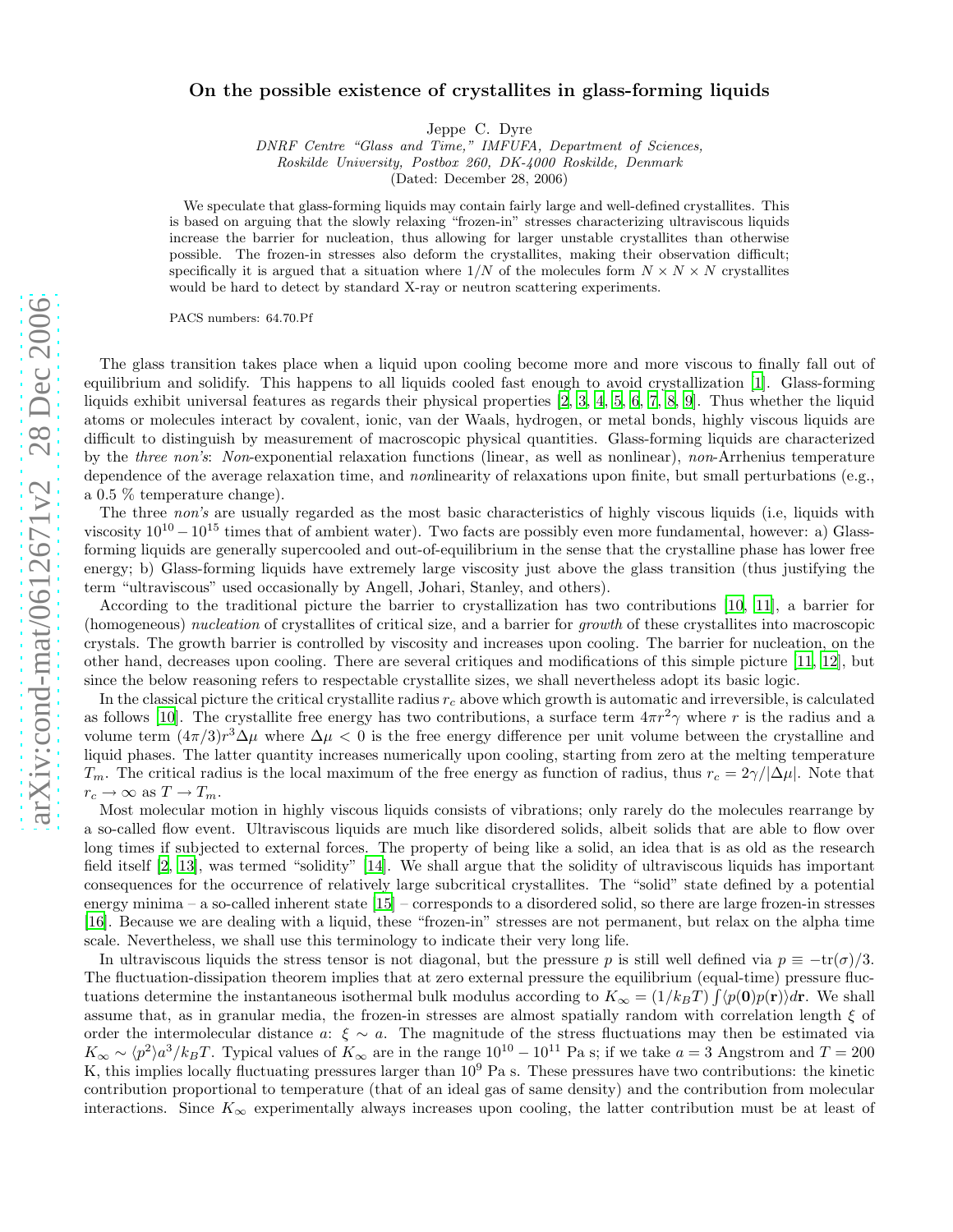the same order of magnitude as the kinetic contribution. Thus we estimate that glass-forming liquids have frozen-in pressures of order  $10^9$  Pa s. We shall assume that the liquid is at ambient pressure, i.e., basically  $p = 0$  on the scale set by the frozen-in pressures. From the fact that there is little effective motion it follows that the stress tensor is very close to having zero divergence. It is easy to show that consequently the spatial average pressure is zero, so at any given time there are large positive as well as large negative frozen-in pressures.

In the standard calculation of the crystallite free energy at ambient pressure there is no contribution from the  $p\Delta V$ term because  $p = 0$ . Because of the large frozen-in pressures, however, there is a contribution to the crystallite free energy of p∆V origin: Whenever  $p > 0$  there is a thermodynamic driving force promoting crystallization, but when  $p < 0$  there is an opposite force tending to melt any crystallite, and these forces do not sum to zero: If  $\Delta V < 0$  is the difference between crystallite volume and corresponding liquid volume, ∆V depends significantly on pressure at the enormous frozen-in pressures. At high positive pressure  $\Delta V$  becomes numerically smaller than its zero-pressure value, at equally large negative pressure  $\Delta V$  increases numerically (more, in fact, because the attractive forces are considerably weaker than the repulsive). Although  $\langle p \rangle = 0$ , there is thus an average contribution  $\langle p\Delta V \rangle > 0$  to the crystallite free energy. The fact that pressure varies almost randomly in space doesn't affect this argument.

How large is the extra crystallite free energy? A rough analysis is the following: Taking glycerol as an example, the frozen-in pressures ( $\sim 10^9$  Pa s) are almost a factor of 10 larger than the kinetic pressure. Thus if the density difference between liquid and crystal is of order 10%, the extra crystallite free energy is of order  $k_BT$  per molecule, which is comparable to the typical free energy difference between the crystalline and liquid phases. This means that the  $p\Delta V$  contribution cannot be ignored. If the pressure correlation length is temperature independent, the frozenin pressures increase upon cooling because so does the instantaneous bulk modulus. This increase may be quite pronounced [\[9\]](#page-2-8), and it seems possible that in some cases the total bulk free energy of formation upon supercooling develops a maximum as function of temperature. If this happens, there is a temperature where the critical crystallite radius is minimal, whereafter it starts to increase upon continued supercooling. In this case unstable crystallites could be fairly large just above the calorimetric glass transition. (Grinfeld in 1986 [\[17](#page-3-1)] showed that in the absence of surface tension a plane interphase boundary between a crystal and its melt is unstable with respect to perturbations of any wavelength if the crystal is subjected to non-hydrostatic stresses (see also Ref. [\[18\]](#page-3-2)). This is not the effect discussed here, though.)

The above considerations suggest the following picture: A supercooled liquid consists of a (dominant) liquid phase in which there are well-defined crystallites, some of which are fairly large. If and when the latter by fluctuation get sufficiently large, the liquid crystallizes irreversibly, of course. But if the critical radius is relatively large, there is a high degree of stability of the supercooled liquid phase – a system in a quasi-static equilibrium where crystallites continuously form and melt away.

A possible objection against this would be that this situation should have been observed long ago in X-ray and neutron experiments. But that is not necessarily correct. First of all, if only a small fraction of the molecules form crystallites, their signal is weak. Specifically, consider a "1/N-model" where  $1/N$  of the molecules form  $N \times N \times N$ crystallites where N could realistically be, e.g., between 5 and 20. The crystallites are not only few, but the frozen-in stresses make them even more difficult to observe because these stresses are large enough to deform the crystallites considerably. As a simple example, consider an N crystallite in one dimension with lattice constant a. Its contribution to the static structure factor is proportional to  $|1 + ... + \exp(ikNa)|^2$  which is  $\sin^2(k(N+1)a/2)/\sin^2(ka/2)$ . This gives rise to a signal which is, in principle, observable at arbitrarily large  $k$  vectors. If, however, the lattice constant  $a$ varies slightly, the average scattering signal gets blurred [\[19](#page-3-3), [20](#page-3-4)]. Thus if, e.g., the crystallites have a lattice constant that varies a factor  $1/N$ , there would be no clearly visible contribution to the static structure factor above the liquid signal from the remaining  $(N-1)/N$  fraction of the molecules. The same reasoning applies in three dimensions, where shear deformations of course supplement the purely bulk deformations.

Hosemann long ago suggested "paracrystals" as a generic model of condensed matter [\[21\]](#page-3-5). A paracrystal is a crystal with lattice constants varying randomly over some narrow range. This idea may appear unphysical since lattice constants are not mathematical parameters, but determined by well-defined interaction potentials. The above picture of a glass-forming liquid containing randomly deformed crystallites, however, to some extent realizes Hosemann's idea. The difference is that the crystallites in glass-forming liquids are not permanent – they are rather "dynamic paracrystals" – and that, moreover, only a minor fraction of the liquid molecules participates in this structuring.

What are the possible experimental signatures of crystallites? 1) Although virtually impossible to observe by standard diffraction techniques, the higher than liquid average density of crystallites gives rise to a minor excess contribution to small-angle scattering signals and to light scattering. 2) At very high pressures the above picture changes qualitatively, because the absence of negative pressures makes large crystallites unstable. Thus crystallization should be induced by application of very high pressure to a well-annealed ultraviscous liquid if temperature is simultaneously increased to keep the relaxation time constant. 3) The very low-frequency purely Debye contribution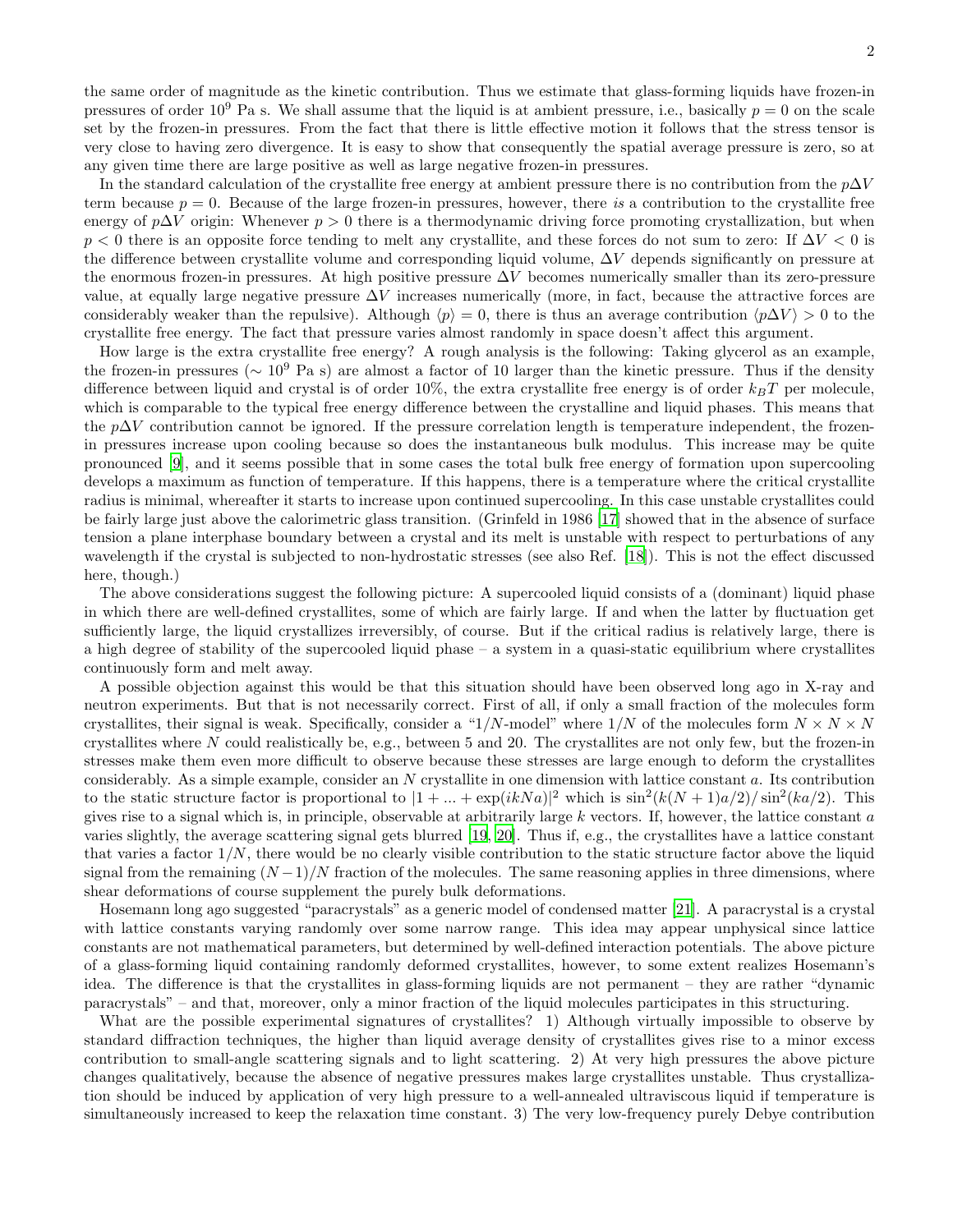to the dielectric relaxation of monohydroxy alcohols (see, e.g., Ref. [\[22\]](#page-3-6) and its references) could arise from rotation of ferroelectric crystallites. 4) Water is peculiar by having crystal density lower than that of the liquid phase. The above considerations thus do not apply for water, which is predicted to be an anomalous glass former. Indeed, glassy water is known to be unstable against crystallization. 5) Ultraviscous liquids without a crystalline phase of lower free energy should behave differently from ordinary glass-forming liquids.

The idea that supercooled liquids contain crystallites is as old as glass science itself. Many years ago it was suggested that glass consists of very small crystallites (obviously, these must be assumed to be present in the melt). This was later referred to as the "old crystallite hypothesis" [\[23\]](#page-3-7) (see also Ref. [\[24\]](#page-3-8)). More refined is the "new crystallite hypothesis" of Valenkov and Porai-Koshits who in a 1936-paper on glass structure [\[25](#page-3-9)] wrote: "A hypothesis is made, according to which the crystallites are consisting of an inner part with regularly deformed (stretched or compressed) space lattice, and of outer portions with strong and arbitrary distortions." Again the glass is assumed to consist entirely of crystallites, but now the crystallites are thought of as gradually merging with neighboring crystallites by being deformed in their outer portions. Wright noted [\[23\]](#page-3-7) that "the problem is to explain why such nuclei/crystallites should be so stable, but not grow" [\[26](#page-3-10)]. The  $p\Delta V$  contribution to the crystallite free energy provides a possible explanation for why growth is inhibited, because this term lowers the bulk free energy gain by crystallite formation and thus increases the critical crystallite radius. – Recently, Tanaka in an interesting series of papers [\[27\]](#page-3-11) proposed a "two-order-parameter" model according to which the liquid-glass transition is controlled by competition between long-range crystalline ordering and short-range ordering into locally favored structures incompatible with crystalline order. In this model there are "metastable solid-like islands" in the liquid with a "hidden crystalline order" and there are "locally favored structures;" the alpha relaxation is associated with the creation and annihilation of the metastable islands. The present picture may be regarded as the logical extrapolation of Tanaka's by having a liquid phase (∼ his "locally favored structures") and a crystalline phase (∼ his "solid-like islands"). In terms of order parameters [\[28\]](#page-3-12) in the present picture there is just one natural order parameter, namely the fraction of molecules that form crystallites [\[29\]](#page-3-13).

To summarize, we discussed the possibility that ultraviscous glass-forming liquids may contain few, but fairly large and well-defined crystallites that continuously form and melt away. We are aware that the above reasoning is highly speculative [\[30](#page-3-14)]. Thus if for instance the pressure fluctuations have larger correlation length than assumed, the frozenin pressures are not large enough to contribute significantly to the crystallite free energy. Here we merely wished to draw attention to an interesting possibility which – if valid – should be important for understanding the physical properties of ultraviscous liquids.

## ACKNOWLEDGMENTS

This work was supported by the Danish National Research Foundation Centre for Viscous Liquid Dynamics "Glass and Time."

- <span id="page-2-1"></span><span id="page-2-0"></span>[1] G. Tammann, Der Glaszustand (Leopold Voss, Leipzig, 1933).
- [2] W. Kauzmann, Chem. Rev. 43, 219 (1948).
- <span id="page-2-2"></span>[3] S. Brawer, Relaxation in viscous liquids and glasses (Columbus, OH: American Ceramic Society, 1985).
- <span id="page-2-3"></span>[4] G. W. Scherer, *Relaxation in glass and composites* (Wiley, New York, 1986).
- <span id="page-2-4"></span>[5] C. A. Angell, K. L. Ngai, G. B McKenna, P. F. McMillan, and S. W Martin, J. Appl. Phys. 88, 3113 (2000).
- <span id="page-2-5"></span>[6] P. G. Debenedetti and F. H. Stillinger, Nature 410, 259 (2001).
- <span id="page-2-6"></span>[7] S. P. Das, Rev. Mod. Phys. 76, 785 (2004).
- <span id="page-2-7"></span>[8] K. Binder and W. Kob, Glassy materials and disordered solids: An introduction to their statistical mechanics (World Scientific, Singapore, 2005).
- [9] J. C. Dyre, Rev. Mod. Phys. 78, 953 (2006).
- <span id="page-2-9"></span><span id="page-2-8"></span>[10] D. Turnbull, J. Chem. Phys. 20, 411 (1952); Solid State Physics, Vol. 3, p. 226 (Academic, New York, 1956); Contemp. Phys. 10, 473 (1969).
- [11] P. G. Debenedetti, *Metastable Liquids: Concepts and Principles* (Princeton University, Princeton, 1996).
- <span id="page-2-11"></span><span id="page-2-10"></span>[12] L. Granasy, Int. J. Non-Equilib. Proc. 11, 113 (1998); D. W. Oxtoby, Acc. Chem. Res. 31, 91 (1998); S. Baer, Phys. Chem. Liq. 42, 349 (2004); S. M. Kathmann, Theor. Chem. Acc. 116, 169 (2006).
- <span id="page-2-12"></span>[13] M. Goldstein, J. Chem. Phys. **51**, 3728 (1969).
- <span id="page-2-13"></span>[14] J. C. Dyre, Phys. Rev. E 59, 2458 (1999); Phys. Rev. E 72, 011501 (2005); Phys. Rev. E 74, 021502 (2006).
- <span id="page-2-14"></span>[15] F. H. Stillinger and T. A. Weber, Phys. Rev. A 28, 2408 (1983).